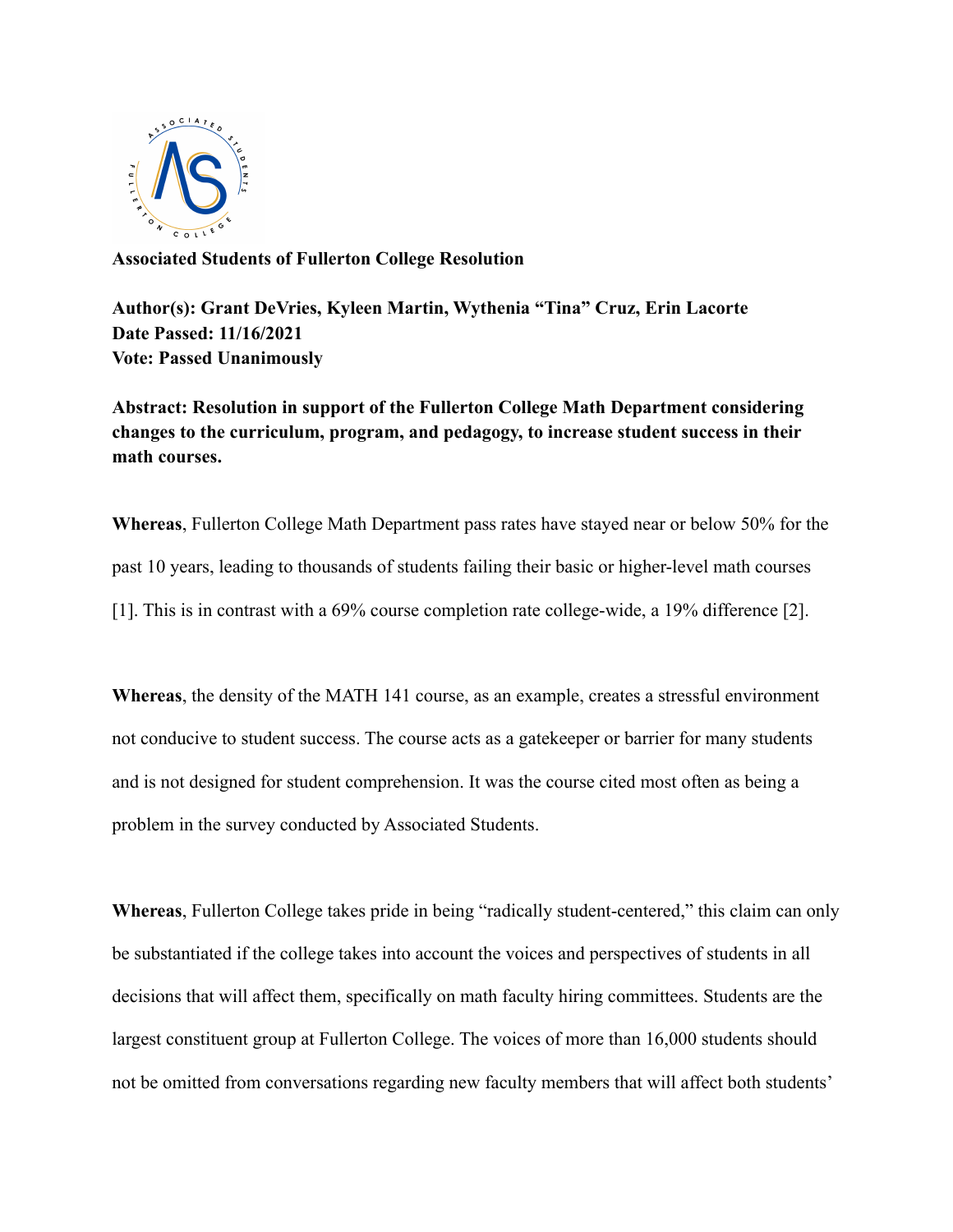education and futures. This change would increase the variety of teaching styles and number of hired faculty members who are representative of the communities they are teaching, something we are currently lacking. This is shown in the NOCCCD Institutional Commitment to Diversity Report released in November 2020, "At Cypress and Fullerton College combined, there is a total 51 full-time Math faculty and a total of 64 adjunct Math faculty. There are no African American full-time or adjunct faculty at either College" [5]. As stated in the Survey Inquiry Group Report, "Only 35.7% of Black students felt that they strongly mattered in classes taught by white professors compared to 78.6% of Black students in classes taught by professors of color" [4].

**Whereas**, according to a CalMatters article by Ricardo Cano, "while California's overall percentage of students deemed prepared for college or postsecondary careers has risen, there are significant gaps in preparedness for the state's most disadvantaged students." As shown, students are not prepared to take higher-level math at the community college. We do not support forcing students to take remedial math, but there should be additional student support services and tutoring provided [3].

**Whereas**, in a survey conducted by Associated Students with 114 responses, 89% of students indicated that they would have increased success with a tutor. This is in combination with students saying tutors were more supportive than professors and fellow students. Although students report not using these services according to the Survey Inquiry Group Initial Report [4], there could be improvement in the promotion of these services and the number of embedded tutors in all math classes. As stated in the Survey Inquiry Group Report, "the campus community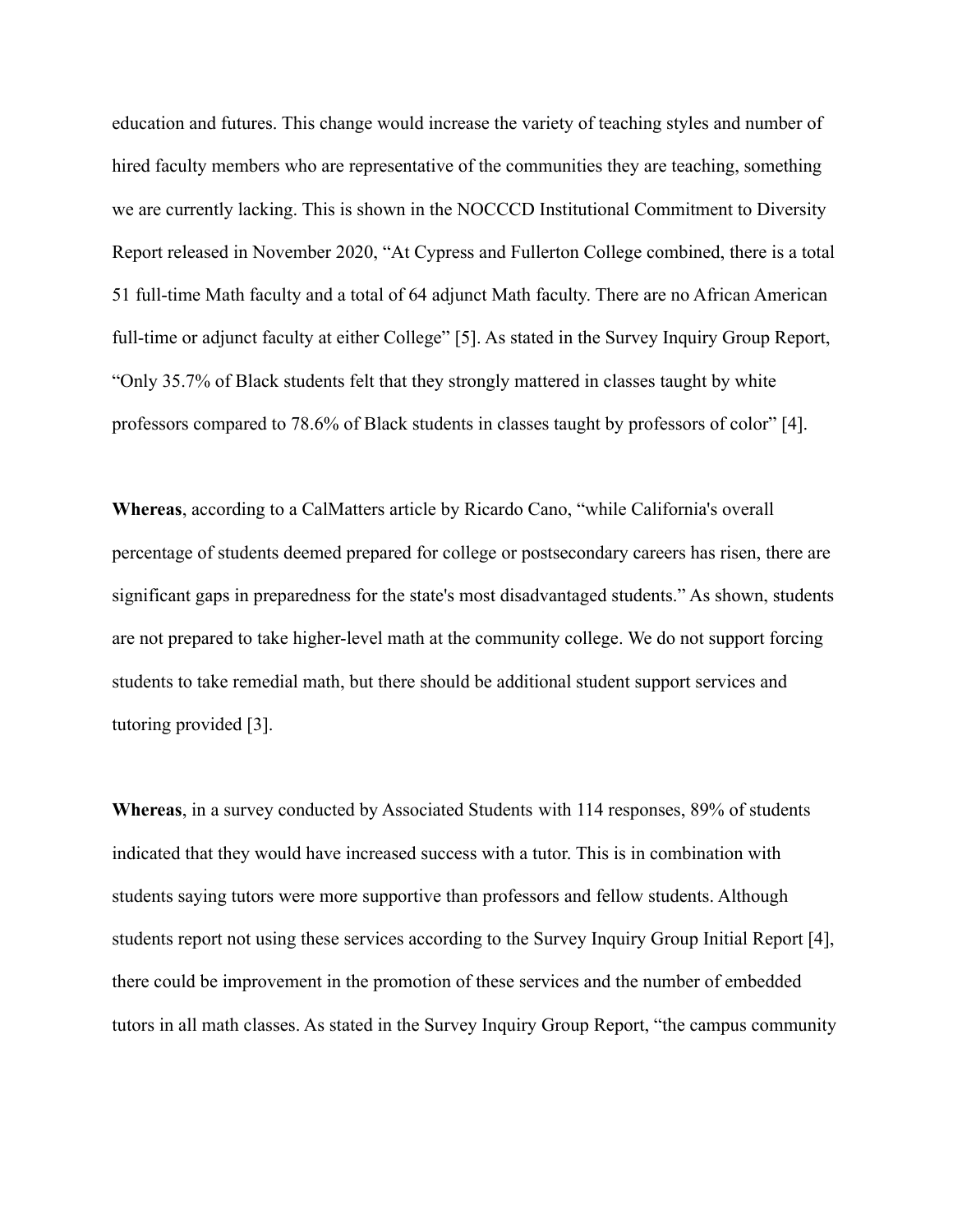could better integrate services into different spaces, including classrooms, which could help normalize seeking support" [4].

**Whereas**, there is a gap in math course success rates among non-white or Asian students and other racial or ethnic minorities. While Asian and white students have success rates of 61% and 51%, respectively, African American and Hispanic students have success rates of 31% and 36%. This is a significant difference, and while we cannot fix the inherent problems in our K-12 school system, we can try to help these disadvantaged students when they make it to the community college level [1].

**Whereas**, students do not feel supported by fellow students in their math classes. Among the 4 categories surveyed in the survey conducted by Associated Students, this was the area rated lowest, with students giving the support received by fellow students a 1.8/4. One survey respondent said: "Usually in math classes nobody talks, and everybody leaves after the class. I have been in classes where I am literally alone. And it's usually nice to at least know someone in your class to clarify a topic, study, or just vent about the class." This is supported by the Survey Inquiry Group's findings that say, "42.7% of students worked with other students at least twice during class, but only 12.4% of students worked with classmates at least twice outside of class" [4].

**Whereas**, the pedagogy of many math professors does not support real-world applications or effective learning, with some professors solely posting YouTube videos and being completely absent from online classes. Without an understanding of how anything they learn actually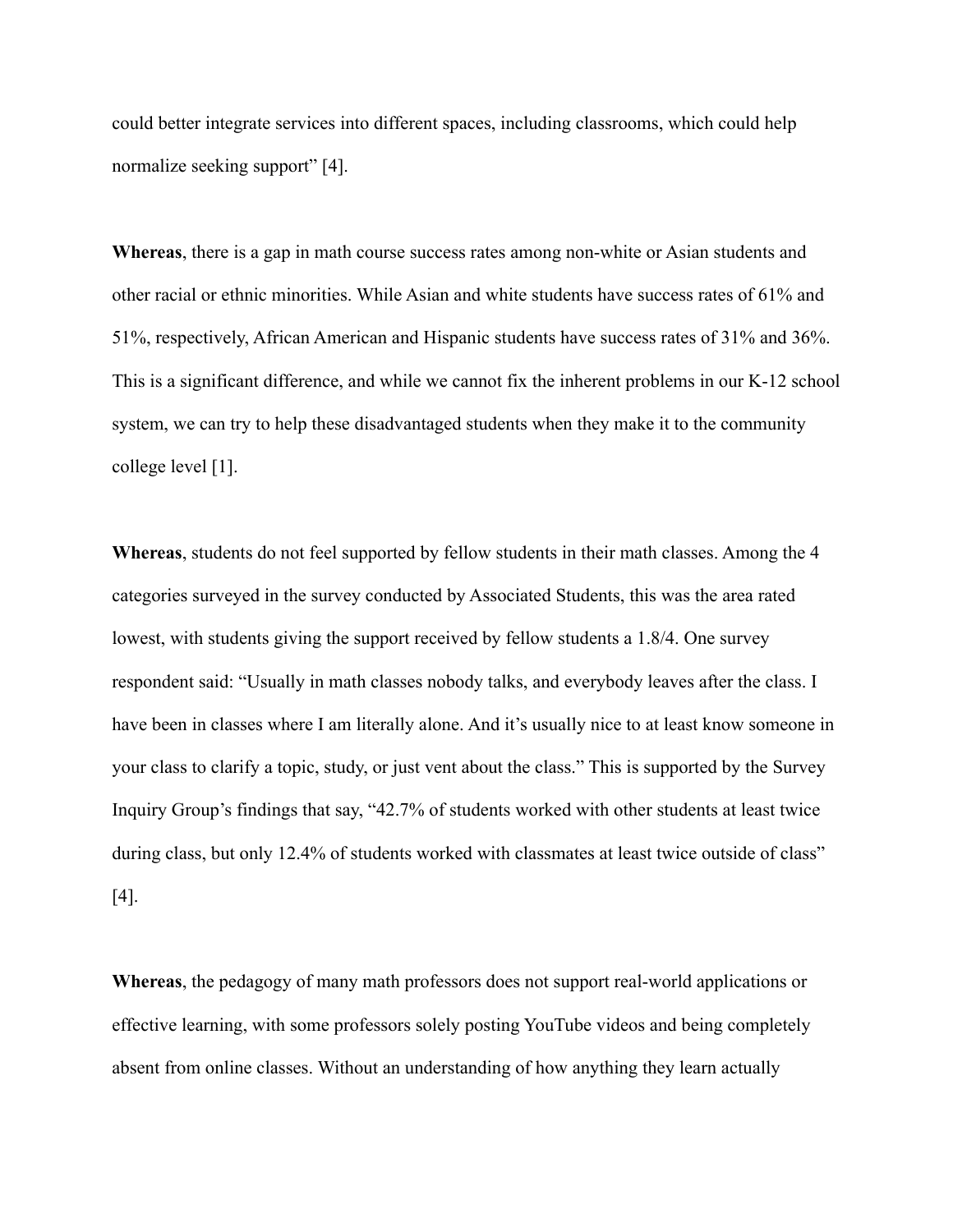matters in real life, students often do not feel connected to the material. One respondent said, "If a math professor can't apply math to real-world uses, I do not have faith in their ability to understand the material well enough to teach it."

**Therefore, be it resolved,** Associated Students demands the addition of a student representative to all math faculty hiring committees, for the betterment of the college and our education. Students should have a voice in decisions that directly affects their education. Fullerton College should continue to follow through on its claim of being "radically student-centered" and the faculty should be representative of the people they are teaching.

**Be it further resolved,** Associated Students supports an increase in the embedded tutoring program at Fullerton College, specifically in math courses such as MATH 100, 141, and 142. Tutors should be actively recruited from the current student population and be representative of the students. Without a change in the racial disparities of pass rates at a college level, we will continue to see a disparity at a state and national level.

**Be it further resolved,** Associated Students recommends an increase in student-to-student engagement in all math classes. Students should be encouraged to work together inside and outside of classrooms or class times to support collaborative learning and increase success. We further recommend the Math Lab reopens on a regular basis in the Spring semester to facilitate such learning.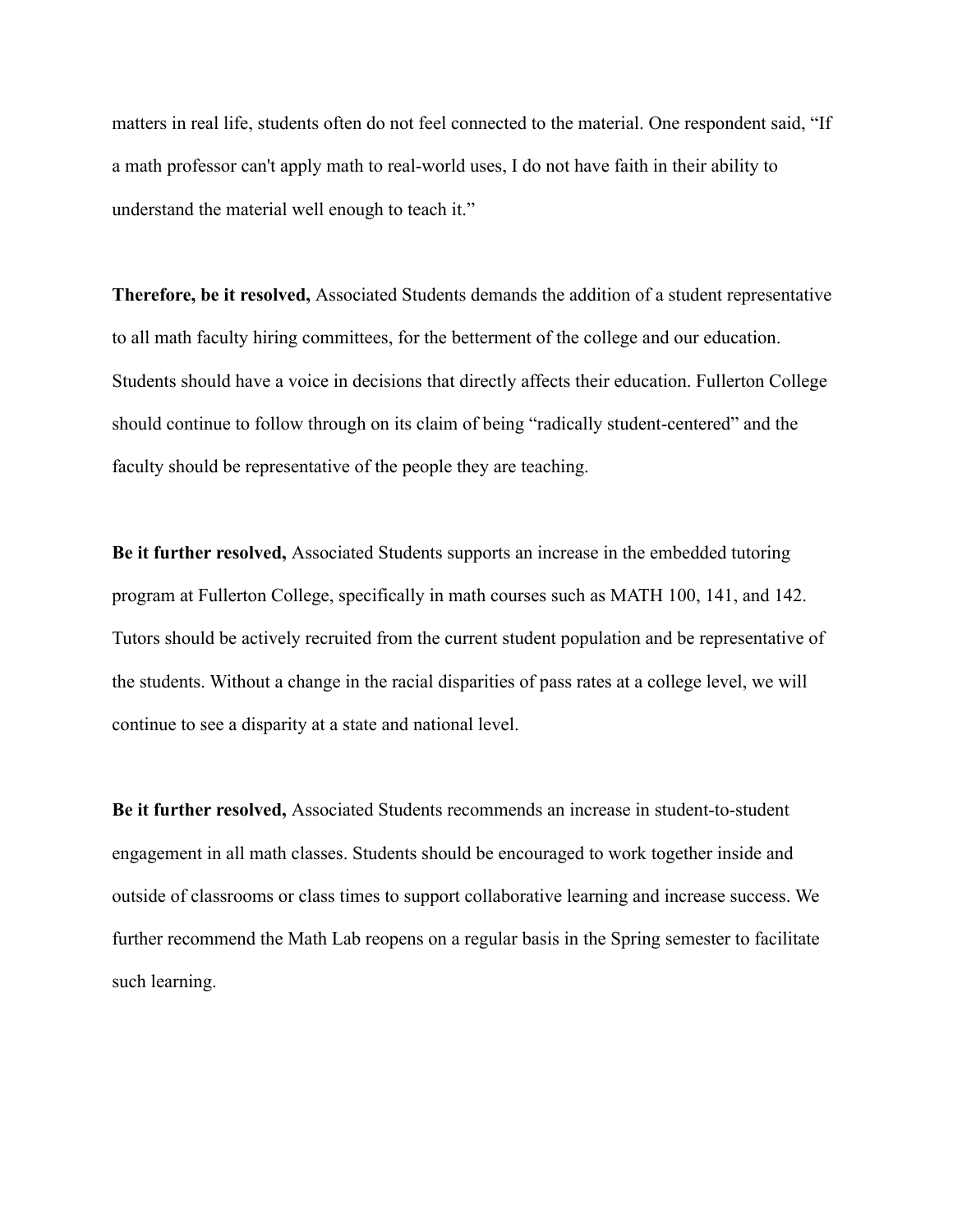**Be it further resolved,** Associated Students supports a review of the current math curriculum, to redefine it. The new curriculum should be chosen with student input and recommendations. We further support a review of the MATH 141 College Algebra Courses to increase course comprehension and success.

**Be it further resolved,** Associated Students encourages math professors to see things from a student's perspective and support them in their learning goals. Math professors are further encouraged to be understanding of students' lives and situations, changing to a more flexible schedule and course load. This does not mean we support making the class easier.

**Be it further resolved,** Associated Students supports the math professors who are engaging with students, promoting an active learning environment, and helping when they can. We implore the math department to see this resolution as a recommendation for change, not a condemnation of past actions. This is why we support the creation of a student and faculty (adjunct, full time, and tenured) committee to further this discussion and the creation of meaningful improvements.

**Be it finally resolved,** copies of this resolution be sent to the Office of the Vice President of Student Services, the Office of the Vice President of Administrative Services, the Office of the Vice President of Instruction, the Office of the President, the Deans Council, The Dean of the Math Department, Math Faculty Coordinator, Curriculum and Education Committee, Faculty Senate, the President's Advisory Council, and the NOCCCD Board of trustees.